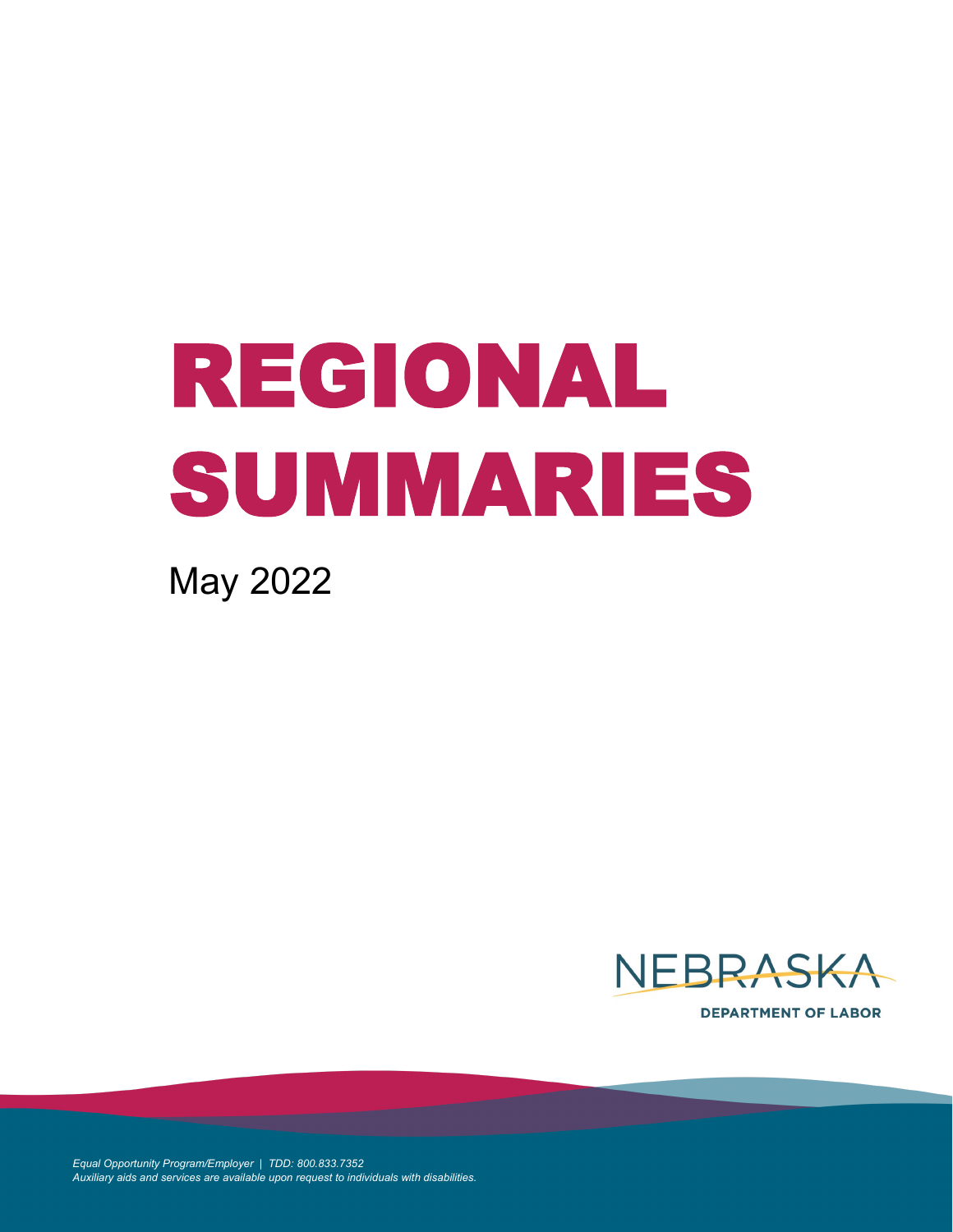## **Table of Contents**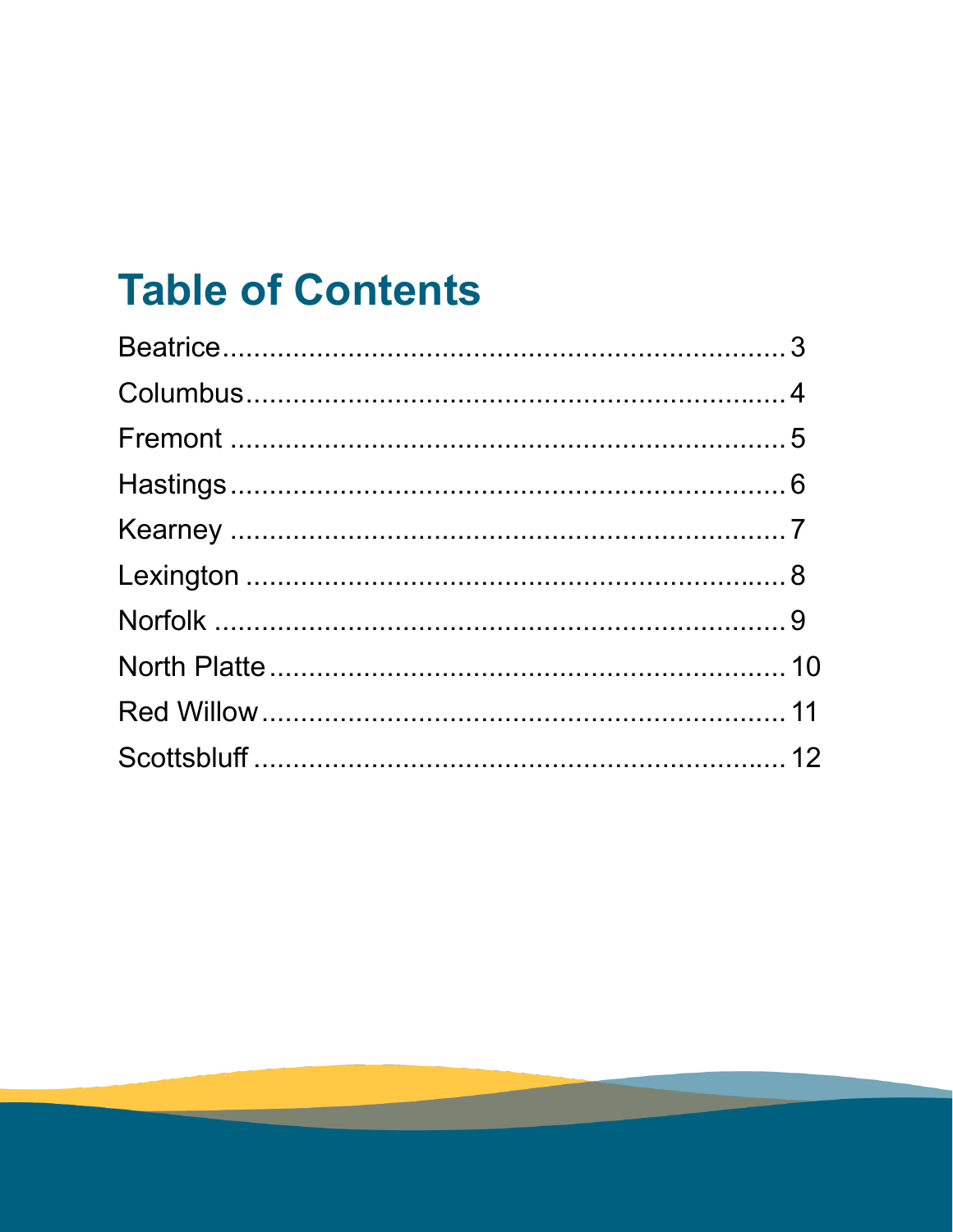## <span id="page-2-0"></span>**Beatrice MC** (Not Seasonally Adjusted)

**GAGE COUNTY** 

|                                                                                    | <b>May-22</b><br><b>Preliminary</b> | Apr-22<br><b>Revised</b> | <b>May-21</b>  | <b>Month</b><br><b>Change</b> | <b>Year Ago</b><br><b>Change</b> |
|------------------------------------------------------------------------------------|-------------------------------------|--------------------------|----------------|-------------------------------|----------------------------------|
| <b>Labor Force Total</b>                                                           | 11,104                              | 11,075                   | 10,921         | 29                            | 183                              |
| Employment                                                                         | 10,887                              | 10,871                   | 10,666         | 16                            | 221                              |
| Unemployment                                                                       | 217                                 | 204                      | 255            | 13                            | $-38$                            |
| <b>Unemployment Rate</b>                                                           | 2.0                                 | 1.8                      | 2.3            | 0.2                           | $-0.3$                           |
| <b>Nonfarm Employment</b>                                                          | 9,052                               | 8,992                    | 9,005          | 60                            | 47                               |
| Agriculture Forestry Fishing and Hunting                                           | $\overline{0}$                      | 0                        | $\overline{0}$ | $\overline{0}$                | $\overline{0}$                   |
| Mining Quarrying and Oil and Gas Extraction                                        | *****                               | *****                    | *****          | *****                         | *****                            |
| <b>Utilities</b>                                                                   | *****                               | *****                    | *****          | *****                         | *****                            |
| Construction                                                                       | 384                                 | 397                      | 398            | $-13$                         | $-14$                            |
| Manufacturing                                                                      | 1,617                               | 1,616                    | 1,496          | 1                             | 121                              |
| <b>Wholesale Trade</b>                                                             | 295                                 | 294                      | 308            | $\mathbf{1}$                  | $-13$                            |
| <b>Retail Trade</b>                                                                | 1,191                               | 1,160                    | 1,173          | 31                            | 18                               |
| Transportation and Warehousing                                                     | 350                                 | 349                      | 354            | $\mathbf{1}$                  | -4                               |
| Information                                                                        | 58                                  | 58                       | 60             | $\overline{0}$                | $-2$                             |
| Finance and Insurance                                                              | 276                                 | 274                      | 279            | $\overline{2}$                | -3                               |
| Real Estate and Rental and Leasing                                                 | 29                                  | 28                       | 36             | 1                             | $-7$                             |
| <b>Professional Scientific and Technical Services</b>                              | 146                                 | 149                      | 151            | $-3$                          | $-5$                             |
| Management of Companies and Enterprises                                            | 40                                  | 40                       | 38             | $\overline{0}$                | $\overline{2}$                   |
| Administrative and Support and Waste<br><b>Management and Remediation Services</b> | 92                                  | 89                       | 92             | 3                             | $\overline{0}$                   |
| <b>Educational Services</b>                                                        | *****                               | *****                    | *****          | *****                         | *****                            |
| <b>Health Care and Social Assistance</b>                                           | 1,681                               | 1,681                    | 1,672          | $\overline{0}$                | 9                                |
| Arts Entertainment and Recreation                                                  | 149                                 | 125                      | 146            | 24                            | 3                                |
| Accommodation and Food Services                                                    | 525                                 | 522                      | 526            | 3                             | -1                               |
| Other Services (except Public Administration)                                      | 402                                 | 399                      | 393            | 3                             | 9                                |
| <b>Federal Government</b>                                                          | 84                                  | 82                       | 83             | $\overline{2}$                | 1                                |
| <b>State Government</b>                                                            | 308                                 | 305                      | 330            | 3                             | $-22$                            |
| <b>Local Government</b>                                                            | 1270                                | 1270                     | 1,316          | $\mathbf 0$                   | $-46$                            |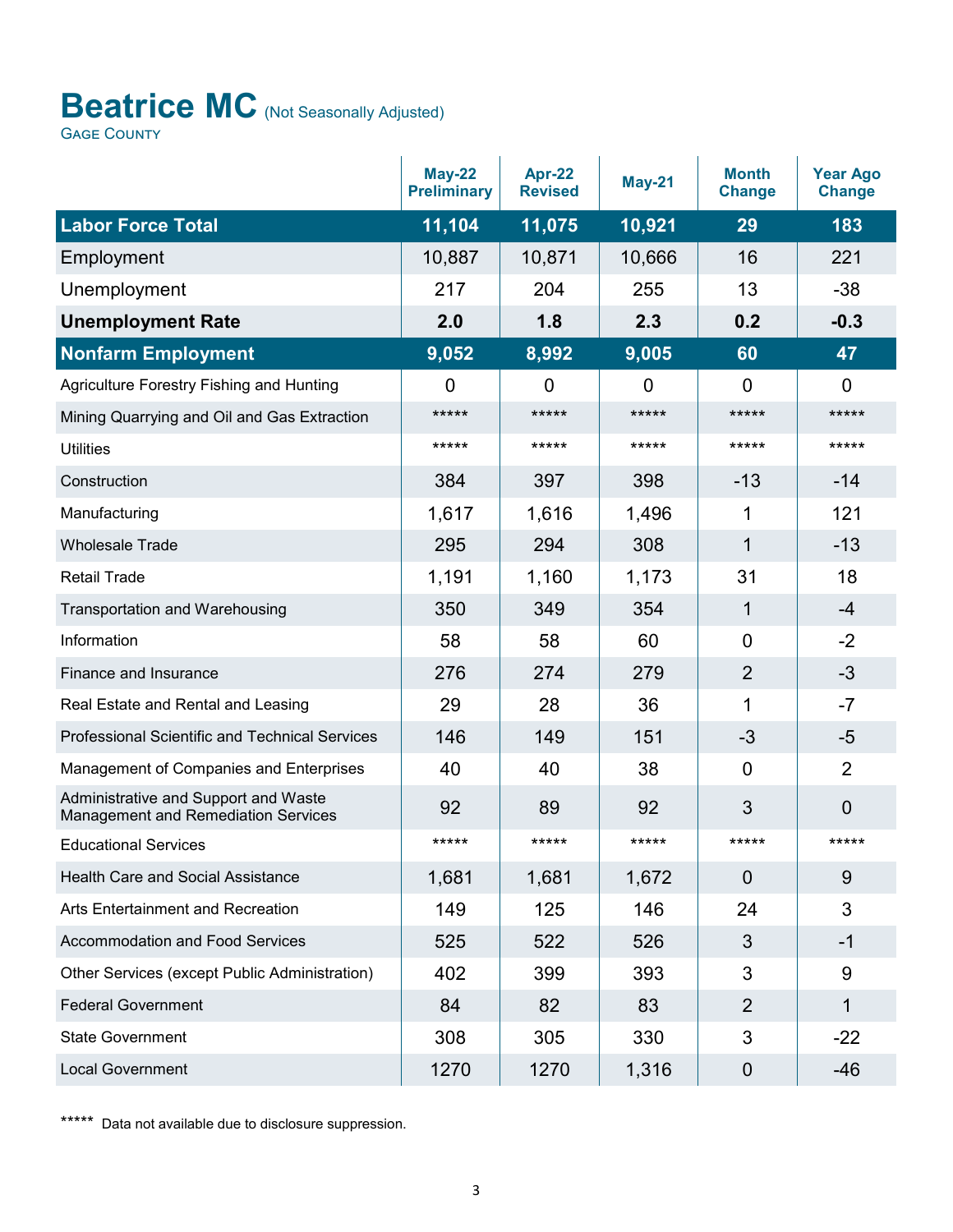## <span id="page-3-0"></span>Columbus MC (Not Seasonally Adjusted)

PLATTE COUNTY

|                                                                                    | <b>May-22</b><br><b>Preliminary</b> | Apr-22<br><b>Revised</b> | <b>May-21</b>  | <b>Month</b><br><b>Change</b> | <b>Year Ago</b><br><b>Change</b> |
|------------------------------------------------------------------------------------|-------------------------------------|--------------------------|----------------|-------------------------------|----------------------------------|
| <b>Labor Force Total</b>                                                           | 18,521                              | 18,562                   | 18,223         | $-41$                         | 298                              |
| Employment                                                                         | 18,201                              | 18,260                   | 17,692         | $-59$                         | 509                              |
| Unemployment                                                                       | 320                                 | 302                      | 531            | 18                            | $-211$                           |
| <b>Unemployment Rate</b>                                                           | 1.7                                 | 1.6                      | 2.9            | 0.1                           | $-1.2$                           |
| <b>Nonfarm Employment</b>                                                          | 19,490                              | 19,478                   | 19,185         | 12                            | 305                              |
| Agriculture Forestry Fishing and Hunting                                           | $\overline{0}$                      | 0                        | $\overline{0}$ | $\overline{0}$                | 0                                |
| Mining Quarrying and Oil and Gas Extraction                                        | $****$                              | *****                    | *****          | *****                         | *****                            |
| <b>Utilities</b>                                                                   | *****                               | *****                    | *****          | *****                         | *****                            |
| Construction                                                                       | 1,051                               | 1,050                    | 1,093          | 1                             | $-42$                            |
| Manufacturing                                                                      | 6,189                               | 6,211                    | 5,897          | $-22$                         | 292                              |
| <b>Wholesale Trade</b>                                                             | 562                                 | 560                      | 574            | $\overline{2}$                | $-12$                            |
| <b>Retail Trade</b>                                                                | 2,286                               | 2,261                    | 2,249          | 25                            | 37                               |
| Transportation and Warehousing                                                     | 448                                 | 448                      | 439            | $\overline{0}$                | 9                                |
| Information                                                                        | 101                                 | 101                      | 95             | $\overline{0}$                | 6                                |
| Finance and Insurance                                                              | 611                                 | 610                      | 610            | $\mathbf{1}$                  | 1                                |
| Real Estate and Rental and Leasing                                                 | 114                                 | 114                      | 113            | $\overline{0}$                | 1                                |
| <b>Professional Scientific and Technical Services</b>                              | 356                                 | 391                      | 347            | $-35$                         | 9                                |
| Management of Companies and Enterprises                                            | 41                                  | 41                       | 34             | $\mathbf 0$                   | $\overline{7}$                   |
| Administrative and Support and Waste<br><b>Management and Remediation Services</b> | 590                                 | 594                      | 553            | $-4$                          | 37                               |
| <b>Educational Services</b>                                                        | 283                                 | 282                      | 284            | 1                             | $-1$                             |
| <b>Health Care and Social Assistance</b>                                           | 1,973                               | 1,971                    | 1,980          | $\overline{2}$                | $-7$                             |
| Arts Entertainment and Recreation                                                  | 154                                 | 156                      | 151            | $-2$                          | 3                                |
| Accommodation and Food Services                                                    | 1,179                               | 1,146                    | 1,257          | 33                            | $-78$                            |
| Other Services (except Public Administration)                                      | 791                                 | 776                      | 744            | 15                            | 47                               |
| <b>Federal Government</b>                                                          | 93                                  | 93                       | 94             | $\overline{0}$                | $-1$                             |
| <b>State Government</b>                                                            | 129                                 | 130                      | 130            | $-1$                          | $-1$                             |
| <b>Local Government</b>                                                            | 2,529                               | 2,532                    | 2,521          | $-3$                          | 8                                |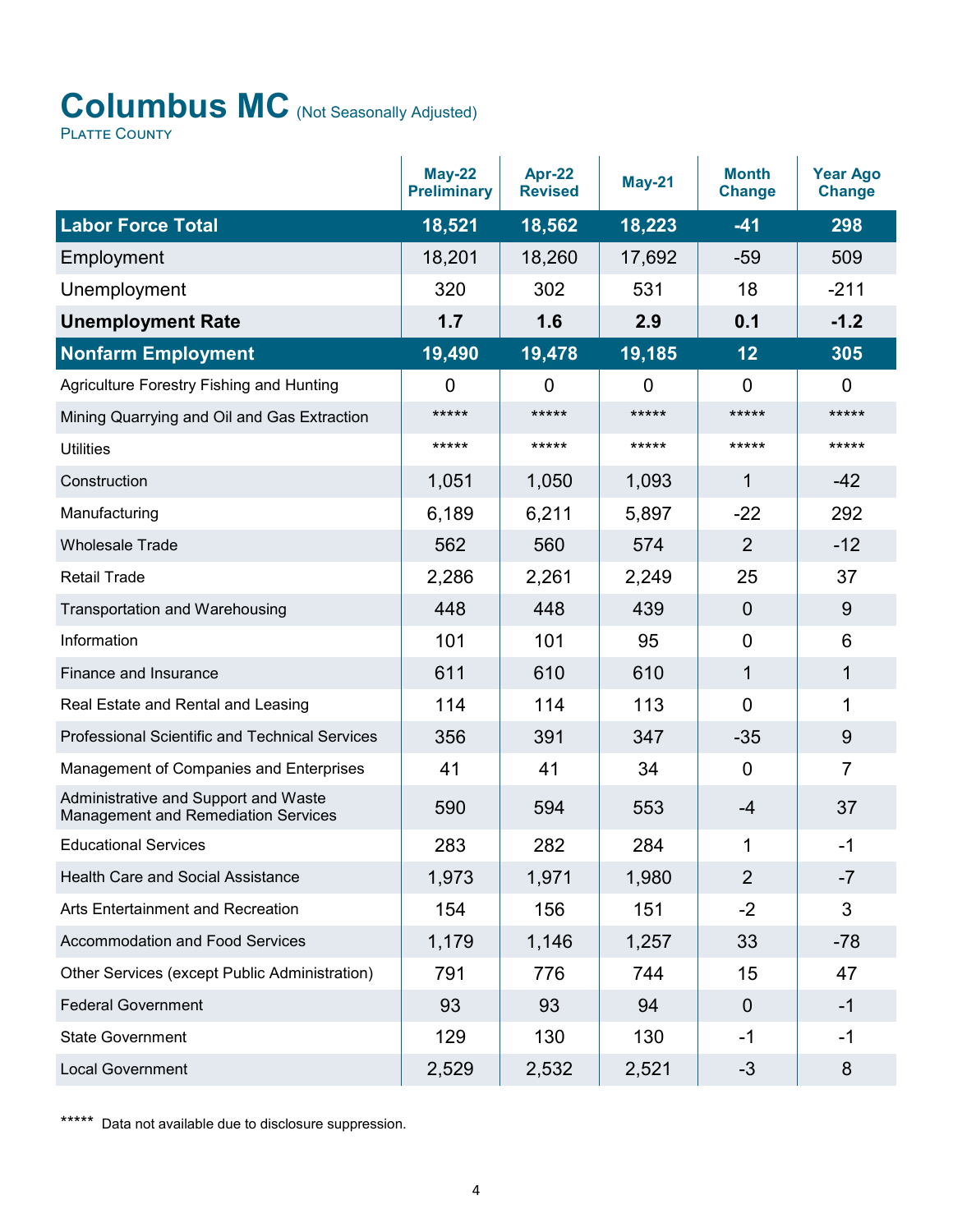## <span id="page-4-0"></span>Fremont MC (Not Seasonally Adjusted)

Dodge County

|                                                                                    | <b>May-22</b><br><b>Preliminary</b> | Apr-22<br><b>Revised</b> | <b>May-21</b>  | <b>Month</b><br><b>Change</b> | <b>Year Ago</b><br><b>Change</b> |
|------------------------------------------------------------------------------------|-------------------------------------|--------------------------|----------------|-------------------------------|----------------------------------|
| <b>Labor Force Total</b>                                                           | 20,471                              | 20,473                   | 20,536         | $-2$                          | $-65$                            |
| Employment                                                                         | 20,091                              | 20,109                   | 20,062         | $-18$                         | 29                               |
| Unemployment                                                                       | 380                                 | 364                      | 474            | 16                            | $-94$                            |
| <b>Unemployment Rate</b>                                                           | 1.9                                 | 1.8                      | 2.3            | 0.1                           | $-0.4$                           |
| <b>Nonfarm Employment</b>                                                          | 17,968                              | 17,919                   | 18,355         | 49                            | $-387$                           |
| Agriculture Forestry Fishing and Hunting                                           | $\overline{0}$                      | $\overline{0}$           | $\overline{0}$ | $\overline{0}$                | 0                                |
| Mining Quarrying and Oil and Gas Extraction                                        | *****                               | *****                    | *****          | *****                         | *****                            |
| <b>Utilities</b>                                                                   | *****                               | *****                    | *****          | *****                         | *****                            |
| Construction                                                                       | 833                                 | 803                      | 835            | 30                            | $-2$                             |
| Manufacturing                                                                      | 4,432                               | 4459                     | 4,480          | $-27$                         | $-48$                            |
| <b>Wholesale Trade</b>                                                             | 874                                 | 870                      | 883            | $\overline{4}$                | $-9$                             |
| <b>Retail Trade</b>                                                                | 2,339                               | 2324                     | 2,499          | 15                            | $-160$                           |
| <b>Transportation and Warehousing</b>                                              | 766                                 | 762                      | 764            | $\overline{4}$                | $\overline{2}$                   |
| Information                                                                        | 66                                  | 67                       | 73             | $-1$                          | $-7$                             |
| Finance and Insurance                                                              | 496                                 | 496                      | 499            | $\Omega$                      | $-3$                             |
| Real Estate and Rental and Leasing                                                 | 94                                  | 94                       | 103            | $\overline{0}$                | $-9$                             |
| <b>Professional Scientific and Technical Services</b>                              | 228                                 | 244                      | 236            | $-16$                         | -8                               |
| Management of Companies and Enterprises                                            | 24                                  | 24                       | 25             | $\mathbf 0$                   | $-1$                             |
| Administrative and Support and Waste<br><b>Management and Remediation Services</b> | 769                                 | 767                      | 783            | $\overline{2}$                | $-14$                            |
| <b>Educational Services</b>                                                        | *****                               | *****                    | *****          | *****                         | *****                            |
| <b>Health Care and Social Assistance</b>                                           | 2,139                               | 2139                     | 2,156          | $\overline{0}$                | $-17$                            |
| Arts Entertainment and Recreation                                                  | 173                                 | 151                      | 190            | 22                            | $-17$                            |
| <b>Accommodation and Food Services</b>                                             | 1,311                               | 1316                     | 1,335          | $-5$                          | $-24$                            |
| Other Services (except Public Administration)                                      | 737                                 | 728                      | 751            | 9                             | $-14$                            |
| <b>Federal Government</b>                                                          | 124                                 | 124                      | 123            | $\overline{0}$                | 1                                |
| <b>State Government</b>                                                            | 304                                 | 295                      | 323            | 9                             | $-19$                            |
| <b>Local Government</b>                                                            | 1,760                               | 1,757                    | 1,780          | $\mathfrak{S}$                | $-20$                            |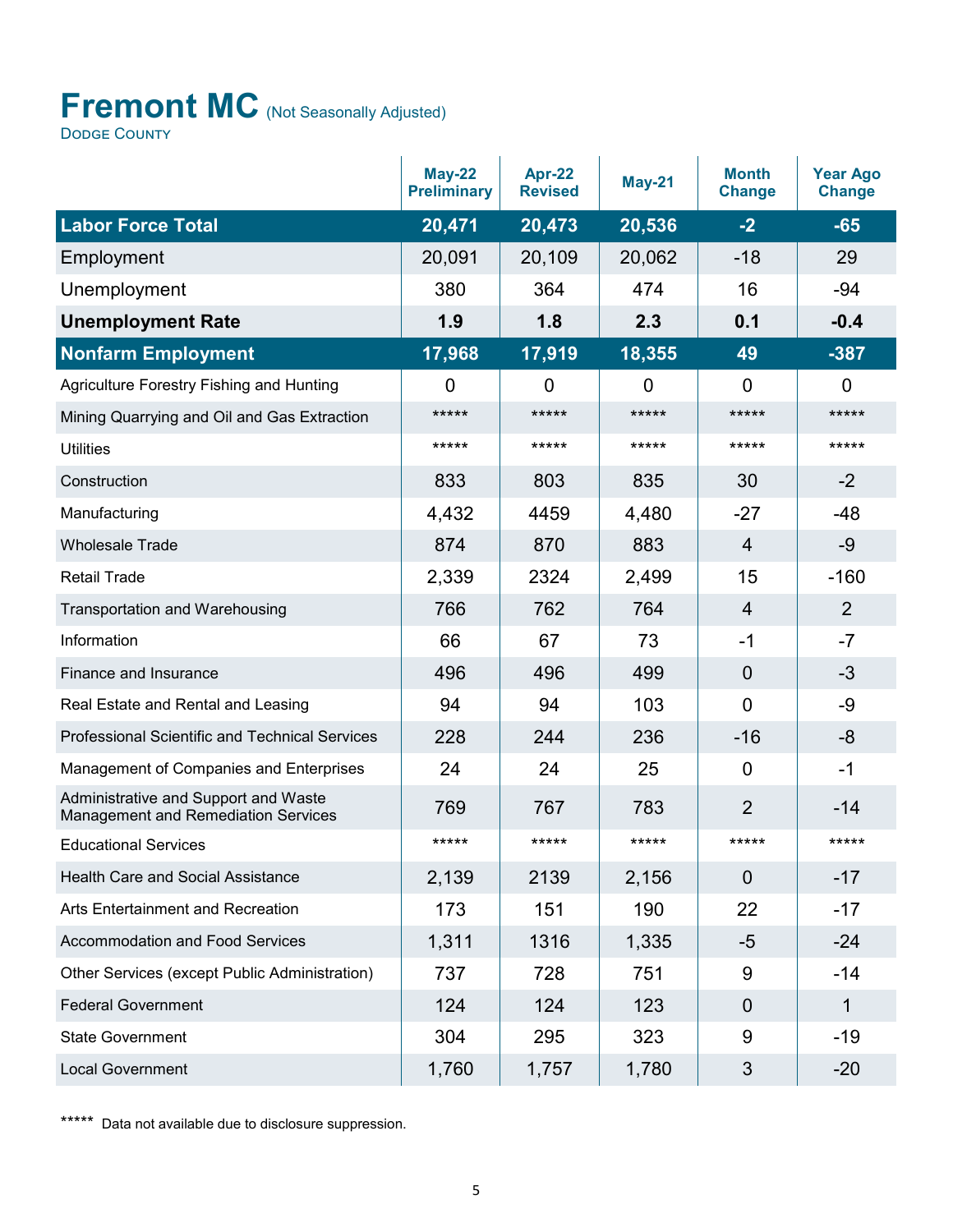## <span id="page-5-0"></span>Hastings MC (Not Seasonally Adjusted)

Adams County

|                                                                                    | <b>May-22</b><br><b>Preliminary</b> | Apr-22<br><b>Revised</b> | <b>May-21</b>  | <b>Month</b><br><b>Change</b> | <b>Year Ago</b><br><b>Change</b> |
|------------------------------------------------------------------------------------|-------------------------------------|--------------------------|----------------|-------------------------------|----------------------------------|
| <b>Labor Force Total</b>                                                           | 17,035                              | 16,913                   | 17,002         | 122                           | 33                               |
| Employment                                                                         | 16,705                              | 16,621                   | 16,618         | 84                            | 87                               |
| Unemployment                                                                       | 330                                 | 292                      | 384            | 38                            | $-54$                            |
| <b>Unemployment Rate</b>                                                           | 1.9                                 | 1.7                      | 2.3            | 0.2                           | $-0.4$                           |
| <b>Nonfarm Employment</b>                                                          | 15,345                              | 15,184                   | 15,513         | 161                           | $-168$                           |
| Agriculture Forestry Fishing and Hunting                                           | $\overline{0}$                      | $\overline{0}$           | $\overline{0}$ | $\mathbf 0$                   | 0                                |
| Mining Quarrying and Oil and Gas Extraction                                        | $\overline{0}$                      | $\overline{0}$           | $\overline{0}$ | $\overline{0}$                | $\overline{0}$                   |
| <b>Utilities</b>                                                                   | *****                               | *****                    | *****          | *****                         | *****                            |
| Construction                                                                       | 952                                 | 860                      | 1,010          | 92                            | $-58$                            |
| Manufacturing                                                                      | 2,648                               | 2,647                    | 2,669          | 1                             | $-21$                            |
| <b>Wholesale Trade</b>                                                             | 601                                 | 595                      | 609            | 6                             | -8                               |
| <b>Retail Trade</b>                                                                | 1,592                               | 1,592                    | 1,597          | $\overline{0}$                | $-5$                             |
| Transportation and Warehousing                                                     | 372                                 | 371                      | 380            | 1                             | -8                               |
| Information                                                                        | 106                                 | 106                      | 99             | $\overline{0}$                | 7                                |
| Finance and Insurance                                                              | 453                                 | 454                      | 452            | $-1$                          | 1                                |
| Real Estate and Rental and Leasing                                                 | 100                                 | 100                      | 115            | $\overline{0}$                | $-15$                            |
| <b>Professional Scientific and Technical Services</b>                              | 364                                 | 351                      | 373            | 13                            | $-9$                             |
| Management of Companies and Enterprises                                            | 121                                 | 118                      | 129            | 3                             | -8                               |
| Administrative and Support and Waste<br><b>Management and Remediation Services</b> | 620                                 | 617                      | 618            | 3                             | $\overline{2}$                   |
| <b>Educational Services</b>                                                        | *****                               | *****                    | *****          | *****                         | *****                            |
| <b>Health Care and Social Assistance</b>                                           | 2,648                               | 2,659                    | 2,631          | $-11$                         | 17                               |
| Arts Entertainment and Recreation                                                  | 163                                 | 130                      | 170            | 33                            | $-7$                             |
| <b>Accommodation and Food Services</b>                                             | 1,276                               | 1271                     | 1,310          | 5                             | $-34$                            |
| Other Services (except Public Administration)                                      | 601                                 | 591                      | 648            | 10                            | -47                              |
| <b>Federal Government</b>                                                          | 100                                 | 100                      | 99             | $\mathbf 0$                   | 1                                |
| <b>State Government</b>                                                            | 217                                 | 217                      | 217            | 0                             | 0                                |
| <b>Local Government</b>                                                            | 1,958                               | 1,952                    | 1,940          | 6                             | 18                               |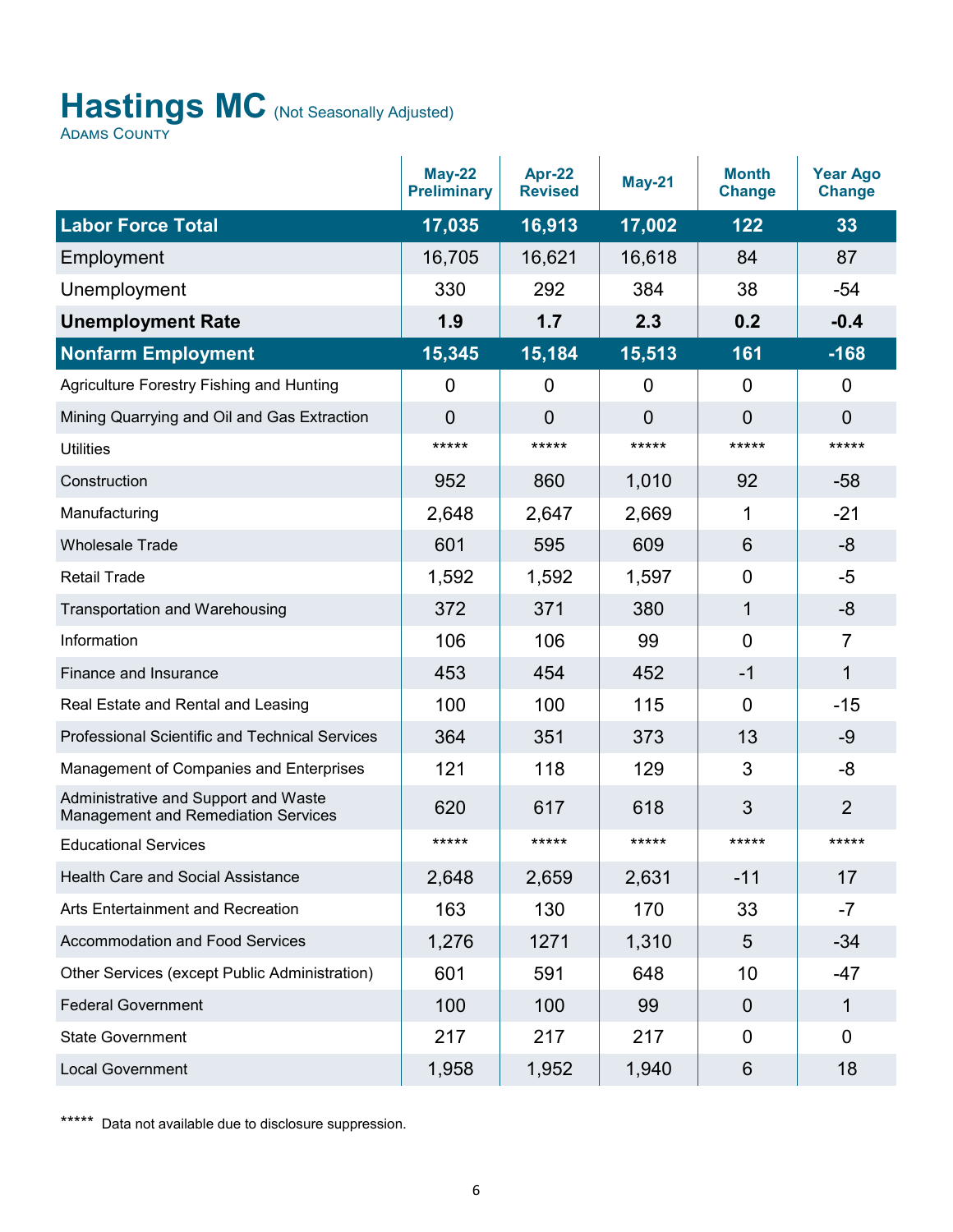#### <span id="page-6-0"></span>**Kearney MC** (Not Seasonally Adjusted) Buffalo & Kearney Counties

|                                                                                    | <b>May-22</b><br><b>Preliminary</b> | <b>Apr-22</b><br><b>Revised</b> | <b>May-21</b>  | <b>Month</b><br><b>Change</b> | <b>Year Ago</b><br><b>Change</b> |
|------------------------------------------------------------------------------------|-------------------------------------|---------------------------------|----------------|-------------------------------|----------------------------------|
| <b>Labor Force Total</b>                                                           | 32,056                              | 31,922                          | 32,021         | 134                           | 35                               |
| Employment                                                                         | 31,518                              | 31,414                          | 31,363         | 104                           | 155                              |
| Unemployment                                                                       | 538                                 | 508                             | 658            | 30                            | $-120$                           |
| <b>Unemployment Rate</b>                                                           | 1.7                                 | 1.6                             | 2.1            | 0.1                           | $-0.4$                           |
| <b>Nonfarm Employment</b>                                                          | 29,352                              | 29,139                          | 29,625         | 213                           | $-273$                           |
| Agriculture Forestry Fishing and Hunting                                           | 0                                   | 0                               | $\overline{0}$ | 0                             | $\overline{0}$                   |
| Mining Quarrying and Oil and Gas Extraction                                        | *****                               | *****                           | *****          | *****                         | *****                            |
| <b>Utilities</b>                                                                   | 51                                  | 51                              | 52             | $\overline{0}$                | -1                               |
| Construction                                                                       | 1,403                               | 1,349                           | 1,382          | 54                            | 21                               |
| Manufacturing                                                                      | 3,729                               | 3,730                           | 3,729          | $-1$                          | $\overline{0}$                   |
| <b>Wholesale Trade</b>                                                             | 1,271                               | 1,266                           | 1,284          | 5                             | $-13$                            |
| <b>Retail Trade</b>                                                                | 3,460                               | 3,454                           | 3,497          | 6                             | $-37$                            |
| <b>Transportation and Warehousing</b>                                              | 1,012                               | 1,012                           | 996            | $\Omega$                      | 16                               |
| Information                                                                        | *****                               | *****                           | ****           | *****                         | *****                            |
| Finance and Insurance                                                              | 856                                 | 849                             | 868            | $\overline{7}$                | $-12$                            |
| Real Estate and Rental and Leasing                                                 | *****                               | *****                           | *****          | *****                         | *****                            |
| Professional Scientific and Technical Services                                     | 1,087                               | 1,091                           | 988            | -4                            | 99                               |
| Management of Companies and Enterprises                                            | *****                               | *****                           | *****          | *****                         | *****                            |
| Administrative and Support and Waste<br><b>Management and Remediation Services</b> | 857                                 | 861                             | 858            | -4                            | $-1$                             |
| <b>Educational Services</b>                                                        | *****                               | *****                           | *****          | *****                         | *****                            |
| <b>Health Care and Social Assistance</b>                                           | 4,638                               | 4,642                           | 4,610          | $-4$                          | 28                               |
| Arts Entertainment and Recreation                                                  | 315                                 | 313                             | 311            | $\overline{2}$                | 4                                |
| <b>Accommodation and Food Services</b>                                             | 2,455                               | 2,397                           | 2,731          | 58                            | $-276$                           |
| Other Services (except Public Administration)                                      | 1376                                | 1,358                           | 1,393          | 18                            | $-17$                            |
| <b>Federal Government</b>                                                          | 144                                 | 144                             | 145            | $\overline{0}$                | $-1$                             |
| <b>State Government</b>                                                            | 2,041                               | 2,028                           | 2,010          | 13                            | 31                               |
| <b>Local Government</b>                                                            | 2,947                               | 2,888                           | 3,050          | 59                            | $-103$                           |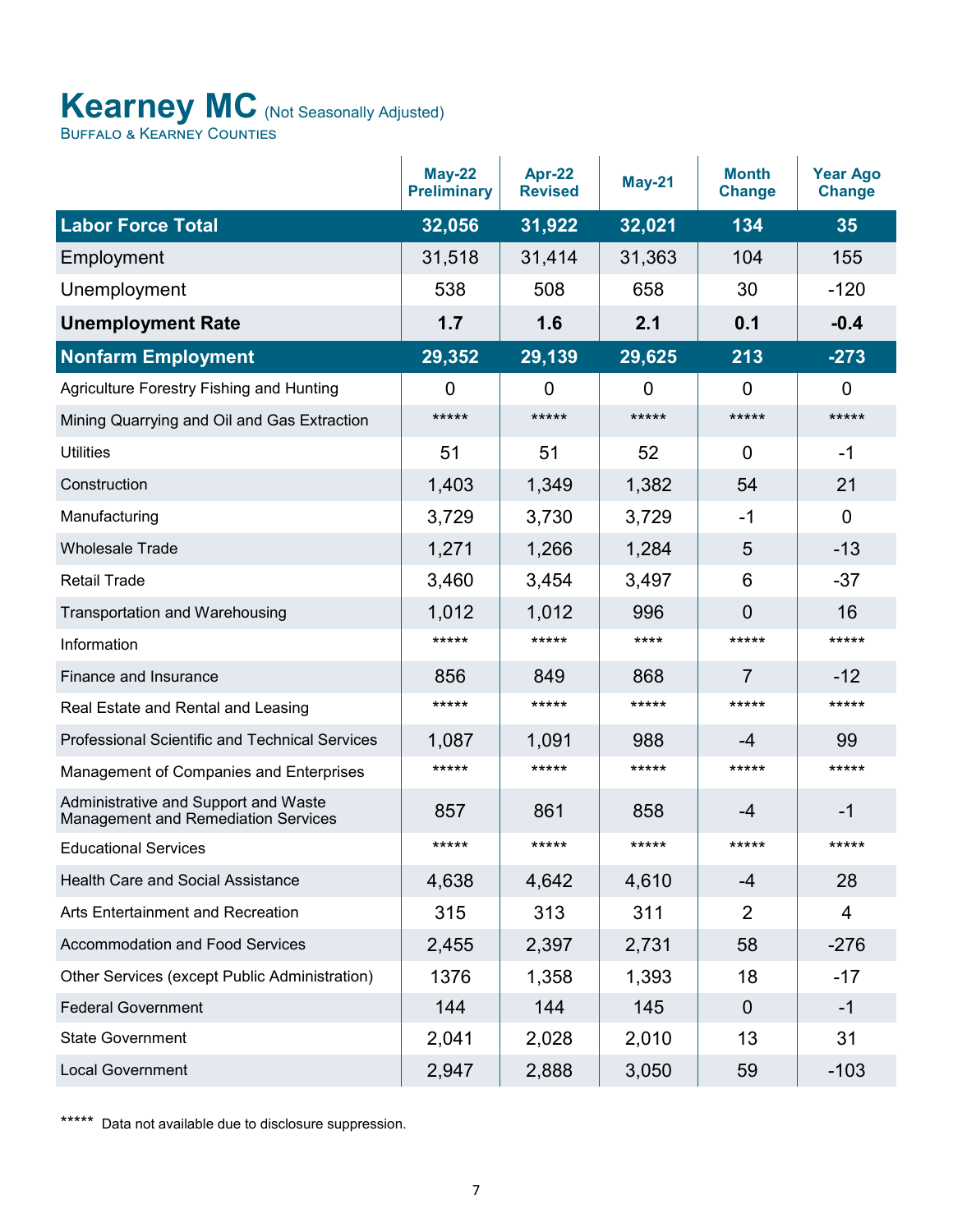#### <span id="page-7-0"></span>Lexington MC (Not Seasonally Adjusted) Dawson & Gosper Counties

|                                                                                    | $May-22$<br><b>Preliminary</b> | Apr-22<br><b>Revised</b> | <b>May-21</b>  | <b>Month</b><br><b>Change</b> | <b>Year Ago</b><br><b>Change</b> |
|------------------------------------------------------------------------------------|--------------------------------|--------------------------|----------------|-------------------------------|----------------------------------|
| <b>Labor Force Total</b>                                                           | 14,904                         | 14,902                   | 14,816         | $\overline{2}$                | 88                               |
| Employment                                                                         | 14,616                         | 14,616                   | 14,514         | $\overline{0}$                | 102                              |
| Unemployment                                                                       | 288                            | 286                      | 302            | $\overline{2}$                | $-14$                            |
| <b>Unemployment Rate</b>                                                           | 1.9                            | 1.9                      | 2.0            | 0.0                           | $-0.1$                           |
| <b>Nonfarm Employment</b>                                                          | 12,150                         | 12,088                   | 12,273         | 62                            | $-123$                           |
| Agriculture Forestry Fishing and Hunting                                           | 0                              | $\overline{0}$           | $\overline{0}$ | 0                             | 0                                |
| Mining Quarrying and Oil and Gas Extraction                                        | *****                          | *****                    | *****          | *****                         | *****                            |
| <b>Utilities</b>                                                                   | 27                             | 26                       | 20             | 1                             | $\overline{7}$                   |
| Construction                                                                       | 371                            | 372                      | 393            | -1                            | $-22$                            |
| Manufacturing                                                                      | *****                          | *****                    | *****          | *****                         | *****                            |
| <b>Wholesale Trade</b>                                                             | 401                            | 402                      | 432            | $-1$                          | $-31$                            |
| <b>Retail Trade</b>                                                                | 1,206                          | 1,184                    | 1,215          | 22                            | $-9$                             |
| <b>Transportation and Warehousing</b>                                              | $***$ **                       | $***$ **                 | *****          | *****                         | *****                            |
| Information                                                                        | 62                             | 62                       | 66             | 0                             | -4                               |
| Finance and Insurance                                                              | 403                            | 407                      | 406            | -4                            | $-3$                             |
| Real Estate and Rental and Leasing                                                 | 105                            | 104                      | 90             | 1                             | 15                               |
| <b>Professional Scientific and Technical Services</b>                              | *****                          | *****                    | *****          | *****                         | *****                            |
| Management of Companies and Enterprises                                            | 132                            | 132                      | 137            | 0                             | -5                               |
| Administrative and Support and Waste<br><b>Management and Remediation Services</b> | *****                          | *****                    | *****          | *****                         | *****                            |
| <b>Educational Services</b>                                                        | *****                          | *****                    | *****          | *****                         | *****                            |
| <b>Health Care and Social Assistance</b>                                           | *****                          | *****                    | *****          | *****                         | *****                            |
| Arts Entertainment and Recreation                                                  | *****                          | *****                    | *****          | *****                         | *****                            |
| <b>Accommodation and Food Services</b>                                             | *****                          | *****                    | *****          | *****                         | *****                            |
| Other Services (except Public Administration)                                      | 418                            | 418                      | 410            | 0                             | 8                                |
| <b>Federal Government</b>                                                          | 102                            | 102                      | 109            | 0                             | $-7$                             |
| <b>State Government</b>                                                            | 173                            | 171                      | 172            | $\overline{2}$                | 1                                |
| <b>Local Government</b>                                                            | 2,303                          | 2,286                    | 2,315          | 17                            | $-12$                            |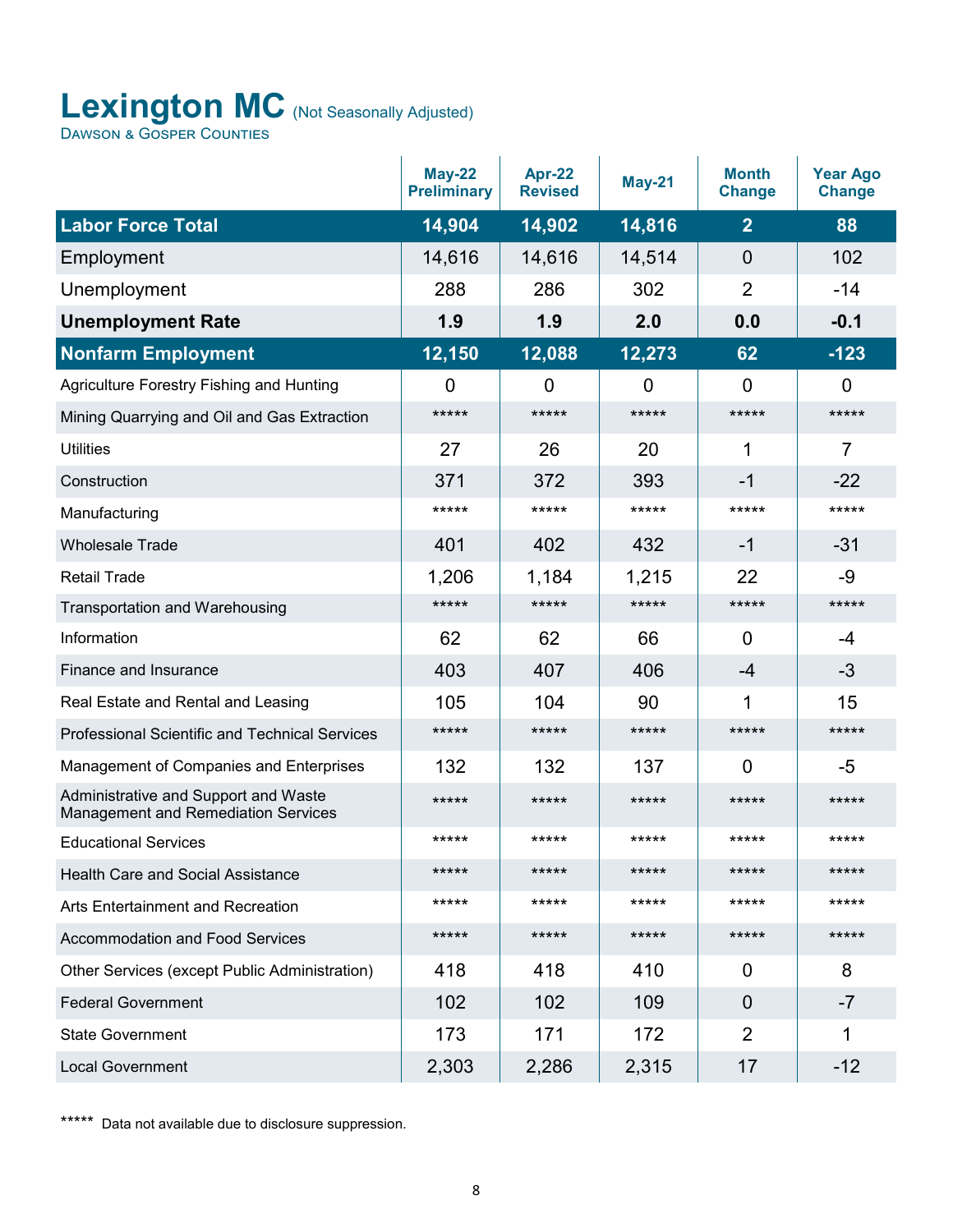### <span id="page-8-0"></span>**Norfolk MC** (Not Seasonally Adjusted)

Madison, Pierce & Stanton Counties

|                                                                                    | <b>May-22</b><br><b>Preliminary</b> | Apr-22<br><b>Revised</b> | <b>May-21</b> | <b>Month</b><br><b>Change</b> | <b>Year Ago</b><br><b>Change</b> |
|------------------------------------------------------------------------------------|-------------------------------------|--------------------------|---------------|-------------------------------|----------------------------------|
| <b>Labor Force Total</b>                                                           | 28,022                              | 27,978                   | 27,680        | 44                            | 342                              |
| Employment                                                                         | 27,582                              | 27,526                   | 27,117        | 56                            | 465                              |
| Unemployment                                                                       | 440                                 | 452                      | 563           | $-12$                         | $-123$                           |
| <b>Unemployment Rate</b>                                                           | 1.6                                 | 1.6                      | 2.0           | 0.0                           | $-0.4$                           |
| <b>Nonfarm Employment</b>                                                          | 25,235                              | $\overline{25,091}$      | 25,122        | 144                           | 113                              |
| Agriculture Forestry Fishing and Hunting                                           | *****                               | $***$ **                 | *****         | *****                         | *****                            |
| Mining Quarrying and Oil and Gas Extraction                                        | 53                                  | 52                       | 54            | 1                             | $-1$                             |
| <b>Utilities</b>                                                                   | 18                                  | 18                       | 20            | $\overline{0}$                | $-2$                             |
| Construction                                                                       | 1,323                               | 1,258                    | 1,329         | 65                            | -6                               |
| Manufacturing                                                                      | 4,327                               | 4,316                    | 4,270         | 11                            | 57                               |
| <b>Wholesale Trade</b>                                                             | 1,273                               | 1,269                    | 1,294         | $\overline{4}$                | $-21$                            |
| <b>Retail Trade</b>                                                                | 3,168                               | 3,129                    | 3,157         | 39                            | 11                               |
| <b>Transportation and Warehousing</b>                                              | 1,065                               | 1,065                    | 1,041         | $\overline{0}$                | 24                               |
| Information                                                                        | *****                               | *****                    | *****         | *****                         | *****                            |
| Finance and Insurance                                                              | 1,077                               | 1,076                    | 1,053         | 1                             | 24                               |
| Real Estate and Rental and Leasing                                                 | *****                               | *****                    | *****         | *****                         | *****                            |
| Professional Scientific and Technical Services                                     | 538                                 | 540                      | 546           | $-2$                          | -8                               |
| Management of Companies and Enterprises                                            | 92                                  | 92                       | 91            | $\overline{0}$                | 1                                |
| Administrative and Support and Waste<br><b>Management and Remediation Services</b> | *****                               | *****                    | *****         | *****                         | *****                            |
| <b>Educational Services</b>                                                        | 377                                 | 377                      | 382           | $\overline{0}$                | $-5$                             |
| <b>Health Care and Social Assistance</b>                                           | 3,985                               | 3,979                    | 3,839         | 6                             | 146                              |
| Arts Entertainment and Recreation                                                  | *****                               | *****                    | *****         | *****                         | *****                            |
| <b>Accommodation and Food Services</b>                                             | *****                               | *****                    | *****         | *****                         | *****                            |
| Other Services (except Public Administration)                                      | 802                                 | 801                      | 812           | 1                             | $-10$                            |
| <b>Federal Government</b>                                                          | 216                                 | 219                      | 215           | $-3$                          | 1                                |
| <b>State Government</b>                                                            | 558                                 | 549                      | 540           | 9                             | 18                               |
| <b>Local Government</b>                                                            | 3,310                               | 3,344                    | 3,331         | $-34$                         | $-21$                            |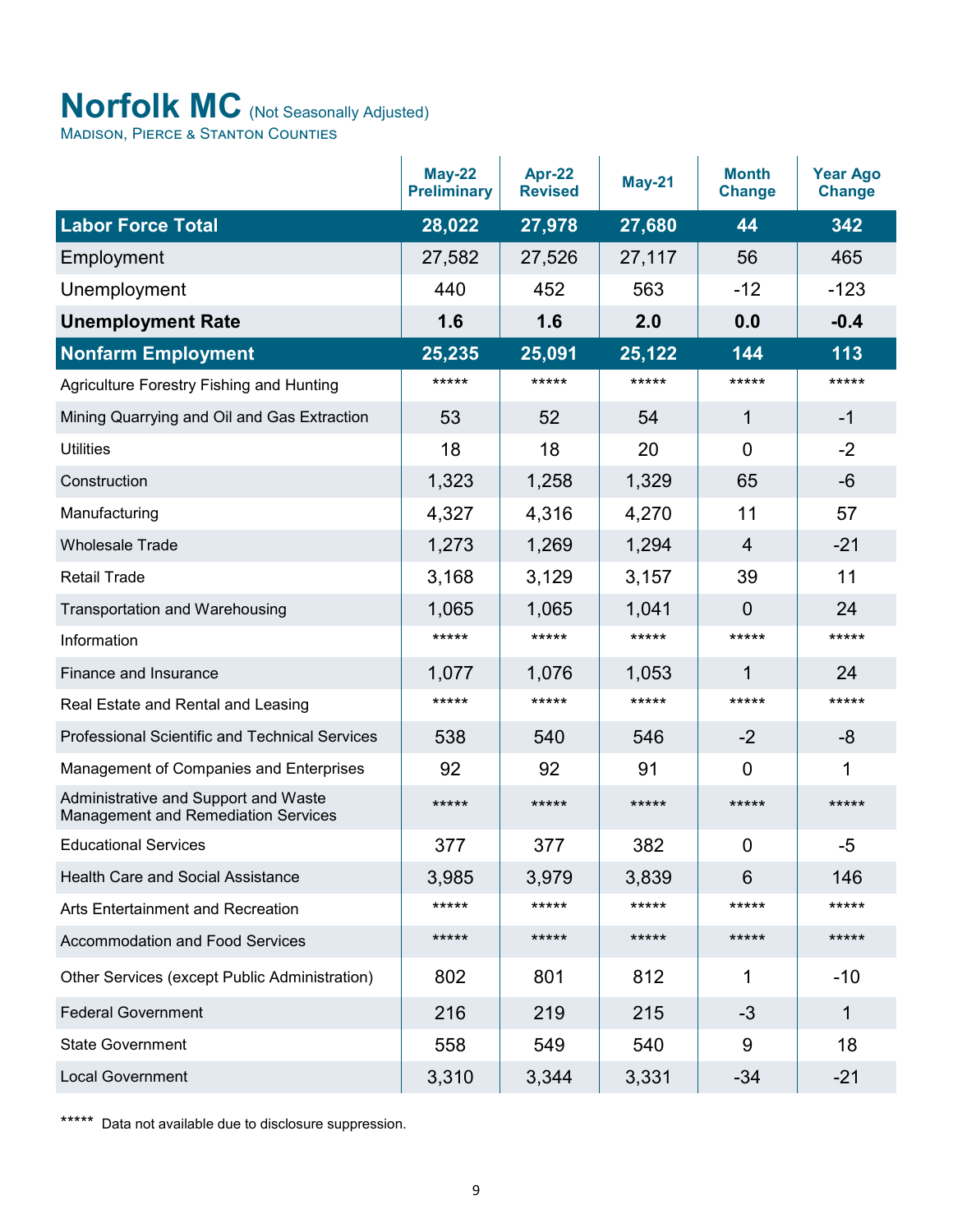## <span id="page-9-0"></span>**North Platte MC** (Not Seasonally Adjusted)

Lincoln, Logan & McPherson Counties

|                                                                                    | <b>May-22</b><br><b>Preliminary</b> | Apr-22<br><b>Revised</b> | <b>May-21</b>  | <b>Month</b><br><b>Change</b> | <b>Year Ago</b><br><b>Change</b> |
|------------------------------------------------------------------------------------|-------------------------------------|--------------------------|----------------|-------------------------------|----------------------------------|
| <b>Labor Force Total</b>                                                           | 19,466                              | 19,338                   | 19,630         | 128                           | $-164$                           |
| Employment                                                                         | 19,130                              | 19,004                   | 19,222         | 126                           | $-92$                            |
| Unemployment                                                                       | 336                                 | 334                      | 408            | $\overline{2}$                | $-72$                            |
| <b>Unemployment Rate</b>                                                           | 1.7                                 | 1.7                      | 2.1            | 0.0                           | $-0.4$                           |
| <b>Nonfarm Employment</b>                                                          | 16,707                              | 16,529                   | 17,036         | 178                           | $-329$                           |
| Agriculture Forestry Fishing and Hunting                                           | 0                                   | $\overline{0}$           | 0              | $\overline{0}$                | 0                                |
| Mining Quarrying and Oil and Gas Extraction                                        | $\overline{0}$                      | $\overline{0}$           | $\overline{0}$ | $\overline{0}$                | $\overline{0}$                   |
| <b>Utilities</b>                                                                   | *****                               | *****                    | *****          | *****                         | *****                            |
| Construction                                                                       | *****                               | *****                    | *****          | *****                         | *****                            |
| Manufacturing                                                                      | 356                                 | 341                      | 368            | 15                            | $-12$                            |
| <b>Wholesale Trade</b>                                                             | *****                               | *****                    | *****          | *****                         | *****                            |
| <b>Retail Trade</b>                                                                | *****                               | *****                    | *****          | *****                         | *****                            |
| <b>Transportation and Warehousing</b>                                              | 2,999                               | 2,994                    | 3,165          | 5                             | $-166$                           |
| Information                                                                        | 153                                 | 153                      | 149            | $\overline{0}$                | 4                                |
| Finance and Insurance                                                              | *****                               | *****                    | *****          | *****                         | *****                            |
| Real Estate and Rental and Leasing                                                 | 108                                 | 108                      | 105            | $\overline{0}$                | 3                                |
| <b>Professional Scientific and Technical Services</b>                              | *****                               | *****                    | *****          | *****                         | *****                            |
| Management of Companies and Enterprises                                            | 27                                  | 27                       | 28             | $\overline{0}$                | $-1$                             |
| Administrative and Support and Waste<br><b>Management and Remediation Services</b> | 234                                 | 232                      | 263            | 2                             | $-29$                            |
| <b>Educational Services</b>                                                        | 310                                 | 312                      | 318            | $-2$                          | -8                               |
| <b>Health Care and Social Assistance</b>                                           | *****                               | *****                    | *****          | *****                         | *****                            |
| Arts Entertainment and Recreation                                                  | 171                                 | 150                      | 178            | 21                            | $-7$                             |
| <b>Accommodation and Food Services</b>                                             | 1,712                               | 1,653                    | 1,695          | 59                            | 17                               |
| Other Services (except Public Administration)                                      | *****                               | *****                    | *****          | *****                         | *****                            |
| <b>Federal Government</b>                                                          | 268                                 | 269                      | 274            | $-1$                          | -6                               |
| <b>State Government</b>                                                            | 434                                 | 428                      | 442            | 6                             | -8                               |
| <b>Local Government</b>                                                            | 2,282                               | 2,269                    | 2,294          | 13                            | $-12$                            |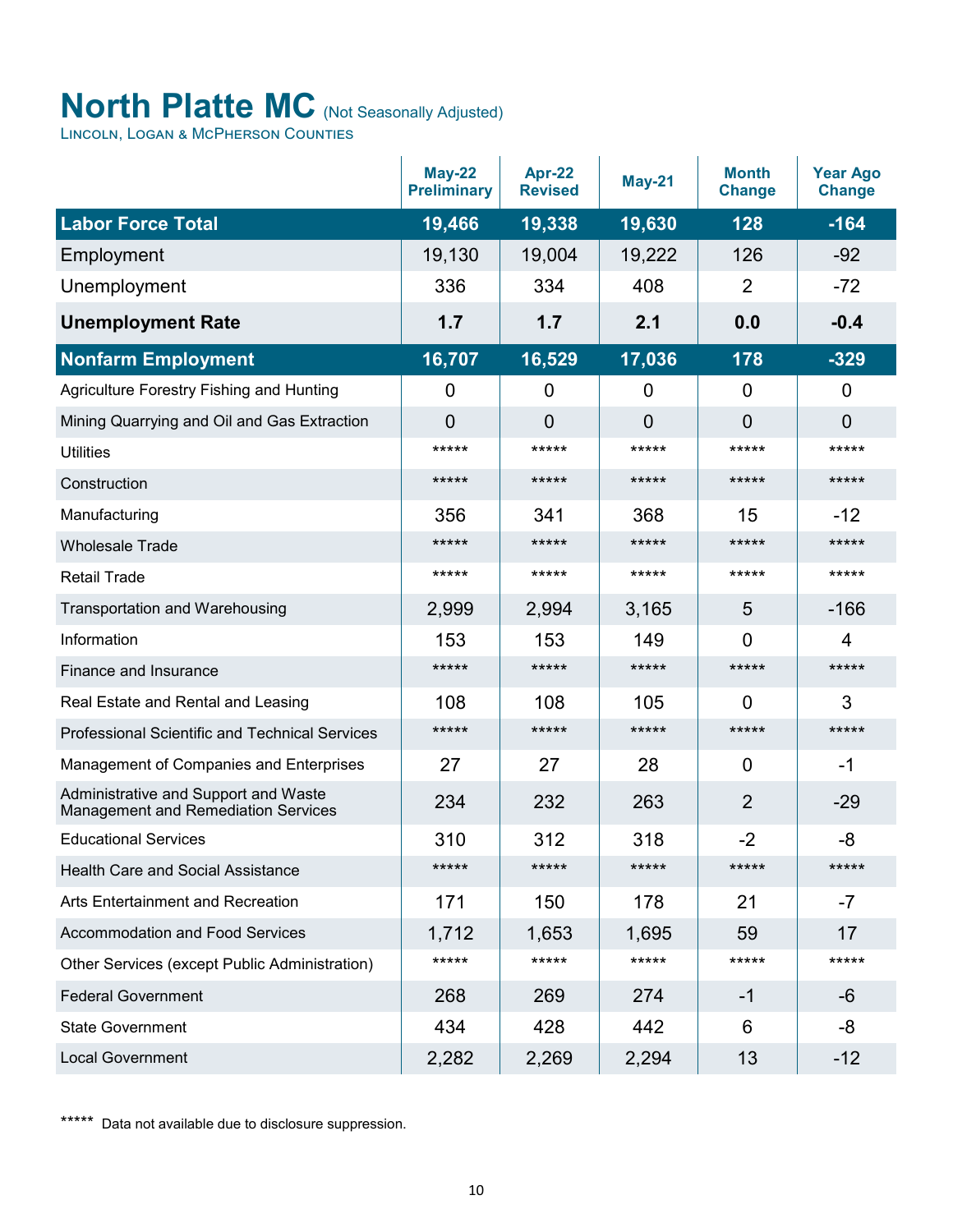## <span id="page-10-0"></span>**Red Willow-Hitchcock LMA** (Not Seasonally Adjusted)

RED WILLOW AND HITCHCOCK COUNTIES

|                                                                             | <b>May-22</b><br><b>Preliminary</b> | Apr-22<br><b>Revised</b> | <b>May-21</b> | <b>Month</b><br><b>Change</b> | <b>Year Ago</b><br><b>Change</b> |
|-----------------------------------------------------------------------------|-------------------------------------|--------------------------|---------------|-------------------------------|----------------------------------|
| <b>Labor Force Total</b>                                                    | 7,255                               | 7,197                    | 7,251         | 58                            | $\overline{\mathbf{4}}$          |
| Employment                                                                  | 7,125                               | 7,081                    | 7,097         | 44                            | 28                               |
| Unemployment                                                                | 130                                 | 116                      | 154           | 14                            | $-24$                            |
| <b>Unemployment Rate</b>                                                    | 1.8                                 | 1.6                      | 2.1           | 0.2                           | $-0.3$                           |
| <b>Nonfarm Employment</b>                                                   | 5,745                               | 5,687                    | 5,799         | 58                            | $-54$                            |
| Agriculture Forestry Fishing and Hunting                                    | 0                                   | $\overline{0}$           | $\mathbf 0$   | $\overline{0}$                | $\overline{0}$                   |
| Mining Quarrying and Oil and Gas Extraction                                 | 71                                  | 72                       | 70            | $-1$                          | 1                                |
| <b>Utilities</b>                                                            | *****                               | *****                    | *****         | *****                         | *****                            |
| Construction                                                                | 210                                 | 204                      | 211           | 6                             | $-1$                             |
| Manufacturing                                                               | 496                                 | 496                      | 497           | $\mathbf 0$                   | -1                               |
| <b>Wholesale Trade</b>                                                      | 361                                 | 358                      | 363           | 3                             | $-2$                             |
| <b>Retail Trade</b>                                                         | 743                                 | 730                      | 763           | 13                            | $-20$                            |
| <b>Transportation and Warehousing</b>                                       | 321                                 | 320                      | 321           | 1                             | 0                                |
| Information                                                                 | *****                               | *****                    | *****         | *****                         | *****                            |
| Finance and Insurance                                                       | *****                               | *****                    | *****         | *****                         | *****                            |
| Real Estate and Rental and Leasing                                          | *****                               | *****                    | *****         | *****                         | *****                            |
| <b>Professional Scientific and Technical Services</b>                       | *****                               | *****                    | *****         | *****                         | *****                            |
| Management of Companies and Enterprises                                     | *****                               | *****                    | *****         | *****                         | *****                            |
| Administrative and Support and<br>Waste Management and Remediation Services | *****                               | *****                    | *****         | *****                         | *****                            |
| <b>Educational Services</b>                                                 | *****                               | *****                    | *****         | *****                         | *****                            |
| <b>Health Care and Social Assistance</b>                                    | 735                                 | 734                      | 771           | $\mathbf{1}$                  | $-36$                            |
| Arts Entertainment and Recreation                                           | 31                                  | 26                       | 34            | 5                             | $-3$                             |
| <b>Accommodation and Food Services</b>                                      | 503                                 | 490                      | 487           | 13                            | 16                               |
| Other Services (except Public Administration)                               | 234                                 | 234                      | 247           | $\mathbf 0$                   | $-13$                            |
| <b>Federal Government</b>                                                   | 82                                  | 82                       | 82            | $\overline{0}$                | $\overline{0}$                   |
| <b>State Government</b>                                                     | 186                                 | 179                      | 178           | $\overline{7}$                | 8                                |
| <b>Local Government</b>                                                     | 1,096                               | 1,083                    | 1,104         | 13                            | -8                               |